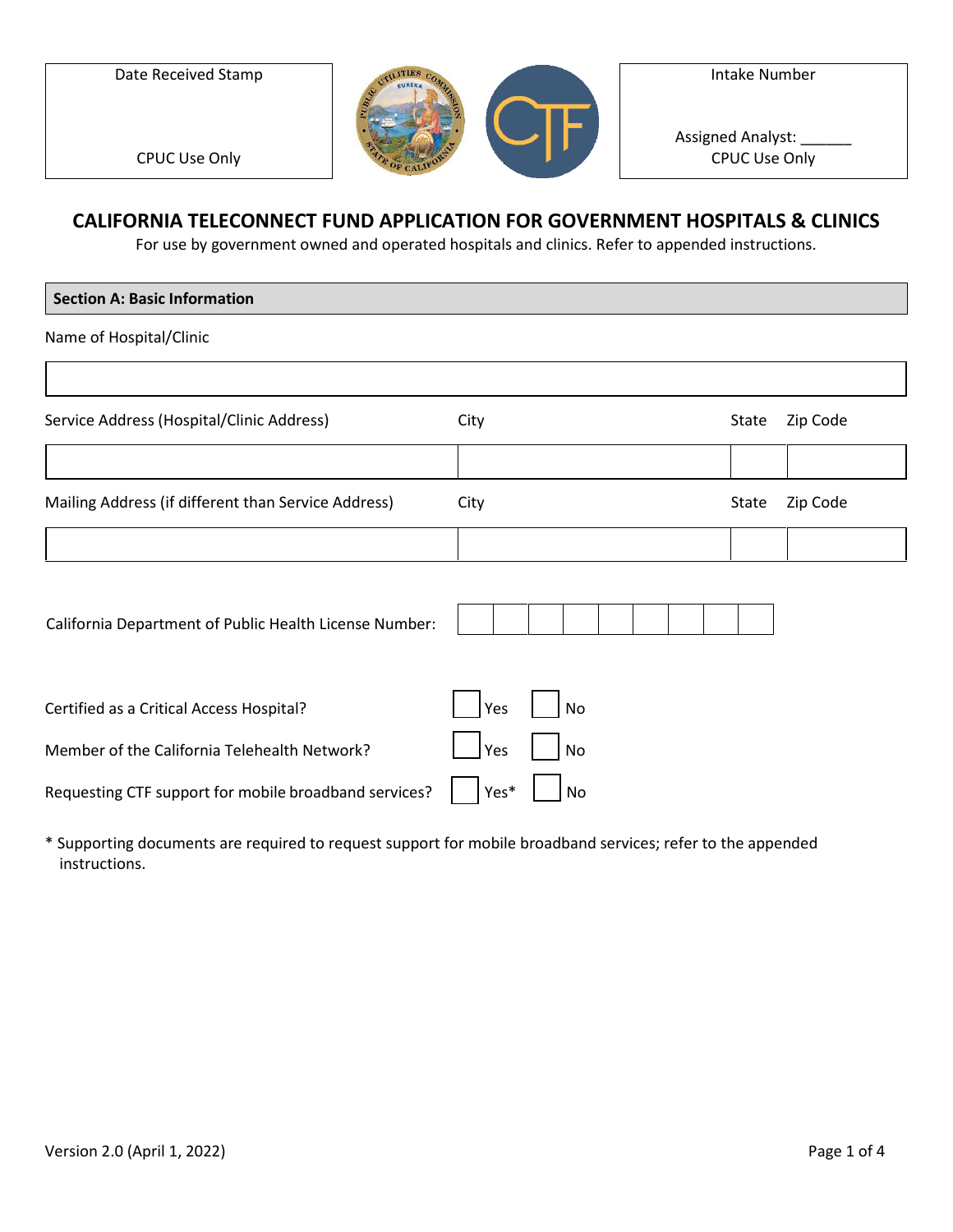### **CALIFORNIA TELECONNECT FUND APPLICATION FOR GOVERNMENT HOSPITALS & CLINICS**

For use by government owned and operated hospitals and clinics. Refer to appended instructions.

#### **Section B: Signature**

By signing this application, I declare under penalty of perjury under the laws of the State of California that I am authorized to act on behalf of the applicant, that the information submitted with this application is true and accurate, and that any discounted communications service will not be sold, resold, leased, transferred, shared with any other entity or person, used for personal purposes, or used for purposes other than the intended goals of the California Teleconnect Fund. I understand that this application and the associated information are subject to audit at any time by the State of California. I agree to notify the California Public Utilities Commission in writing within 30 days of any changes to the information submitted with this application.

| <b>Print Name</b>    | Title        |
|----------------------|--------------|
|                      |              |
| <b>Email Address</b> | Phone Number |
|                      |              |
|                      |              |
|                      |              |

Signature Date Date Date Date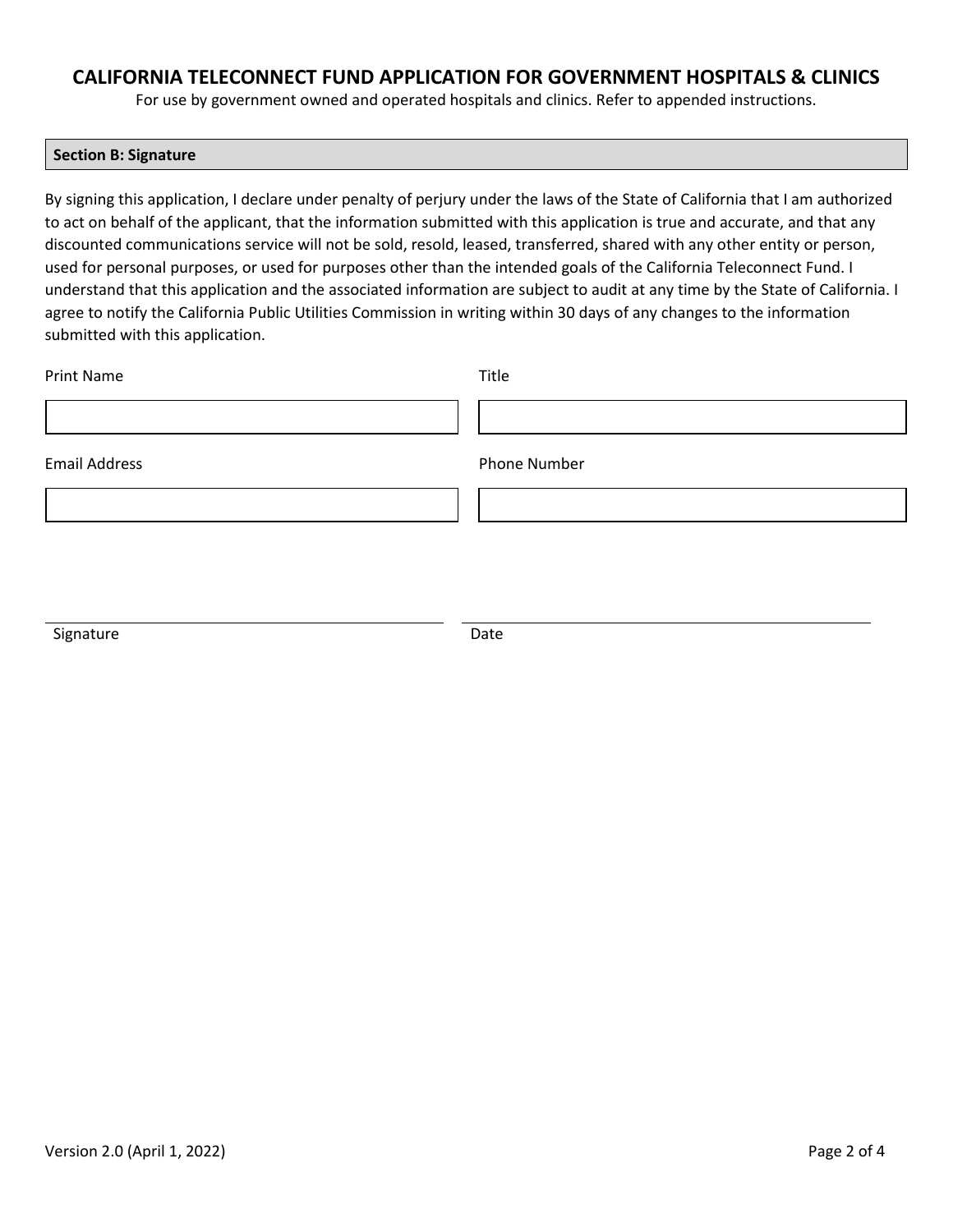# INSTRUCTIONS FOR THE CTF APPLICATION FORM FOR GOVERNMENT HOSPITALS & CLINICS

Review the California Teleconnect Fund's [Applicant and Participant Guidebook](https://www.cpuc.ca.gov/-/media/cpuc-website/divisions/communications-division/documents/california-teleconnect-fund/ctf_applicant_and_participant_guidebook.pdf) for important information, including on eligibility criteria.

This form is for use by **government owned and operated hospitals and clinics**. Only locations (service addresses) that provide healthcare services to the community can participate in the CTF program. Administrative-only sites and sites that do not provide healthcare services to the community are not eligible to participate in the CTF program.

Applicants must submit a separate application for each service address.

Keep a copy of the completed application form and all attachments for reference when renewing eligibility.

Below are instructions for completing and submitting the application -

#### **Section A. Basic Information.**

- **Name of Hospital/Clinic** Enter the name of the hospital/clinic.
- **Service Address (Hospital/Clinic Address), City, State and Zip Code** Enter the address of the hospital/clinic. If approved, the hospital/clinic will be eligible to receive support from the CTF program for communication services delivered to and used at this service address.
- **Mailing Address, City, State and Zip Code** Enter the mailing address if different from the Service Address. The CTF program will use this information as the primary mailing address for communications related to the application and participation in the program.
- **California Department of Public Health License Number**  If applicable, enter the Health Care Facility License Number issued by the California Department of Public Health. The License Number is a unique nine-digit identifier for each healthcare facility license issued by the [California Department](https://www.cdph.ca.gov/Programs/CHCQ/LCP/Pages/HealthCareFacilities.aspx)  [of Public Health.](https://www.cdph.ca.gov/Programs/CHCQ/LCP/Pages/HealthCareFacilities.aspx) For additional information, refer to the California Health and Human Services [Open](https://data.chhs.ca.gov/dataset/healthcare-facility-locations)  [Data Portal.](https://data.chhs.ca.gov/dataset/healthcare-facility-locations)
- **Certified as a Critical Access Hospital?** Check the appropriate box to indicate whether the hospital/clinic is certified as a Critical Access Hospital. For more information on Critical Access Hospitals, refer t[o https://www.calhospital.org/critical-access-hospitals.](https://www.calhospital.org/critical-access-hospitals)
- **Member of the California Telehealth Network?** Check the appropriate box to indicate whether the hospital/clinic is a member of the California Telehealth Network. For more information on the California Telehealth Network, refer to [https://www.caltelehealth.org/.](https://www.caltelehealth.org/)
- **Requesting CTF support for mobile broadband services?** Select the appropriate box to indicate whether the hospital/clinic is requesting CTF support for mobile broadband services. Support for mobile broadband services is available only in limit circumstances when mobile broadband service is the most cost-effective means of obtaining internet access at the Service Address. Applicants requesting CTF support for mobile broadband services must submit the following:
	- $\circ$  A letter from the closest California Teleconnect Fund service provider stating fixed broadband is not available at its location. Submit the documentation as an